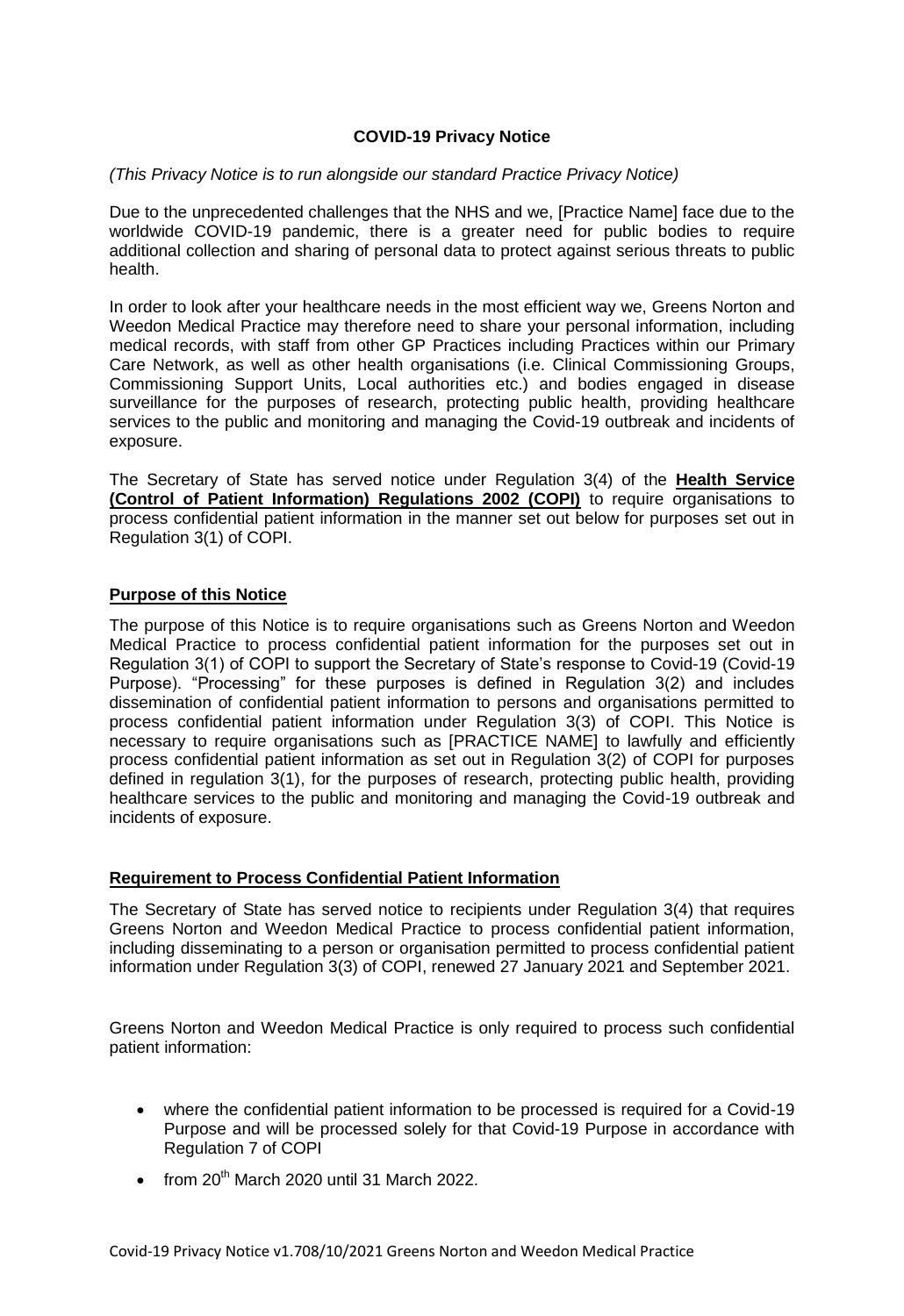### **Covid-19 Purpose**.

A Covid-19 Purpose includes but is not limited to the following:

- understanding Covid-19 and risks to public health, trends in Covid-19 and such risks, and controlling and preventing the spread of Covid-19 and such risks
- identifying and understanding information about patients or potential patients with or at risk of Covid-19, information about incidents of patient exposure to Covid-19 and the management of patients with or at risk of Covid-19 including: locating, contacting, screening, flagging and monitoring such patients and collecting information about and providing services in relation to testing, diagnosis, self-isolation, fitness to work, treatment, medical and social interventions and recovery from Covid-19
- understanding information about patient access to health services and adult social care services and the need for wider care of patients and vulnerable groups as a direct or indirect result of Covid-19 and the availability and capacity of those services or that care
- monitoring and managing the response to Covid-19 by health and social care bodies and the Government including providing information to the public about Covid-19 and its effectiveness and information about capacity, medicines, equipment, supplies, services and the workforce within the health services and adult social care services
- delivering services to patients, clinicians, the health services and adult social care the provision of information, fit notes and the provision of health care and adult social services workforce and the public about and in connection with Covid-19, including care services
- research and planning in relation to Covid-19.

#### **Recording of processing**

 A record will be kept by Greens Norton and Weedon Medical Practice of all data processed under this Notice.

#### **Sending Public Health Messages**

 Data protection and electronic communication laws will not stop Greens Norton and Weedon Medical Practice from sending public health messages to you, either by phone, text or email as these messages are not direct marketing.

#### **Digital Consultations**

 It may also be necessary, where the latest technology allows Greens Norton and Weedon Medical Practice to do so, to use your information and health data to facilitate digital consultations and diagnoses and we will always do this with your security in mind.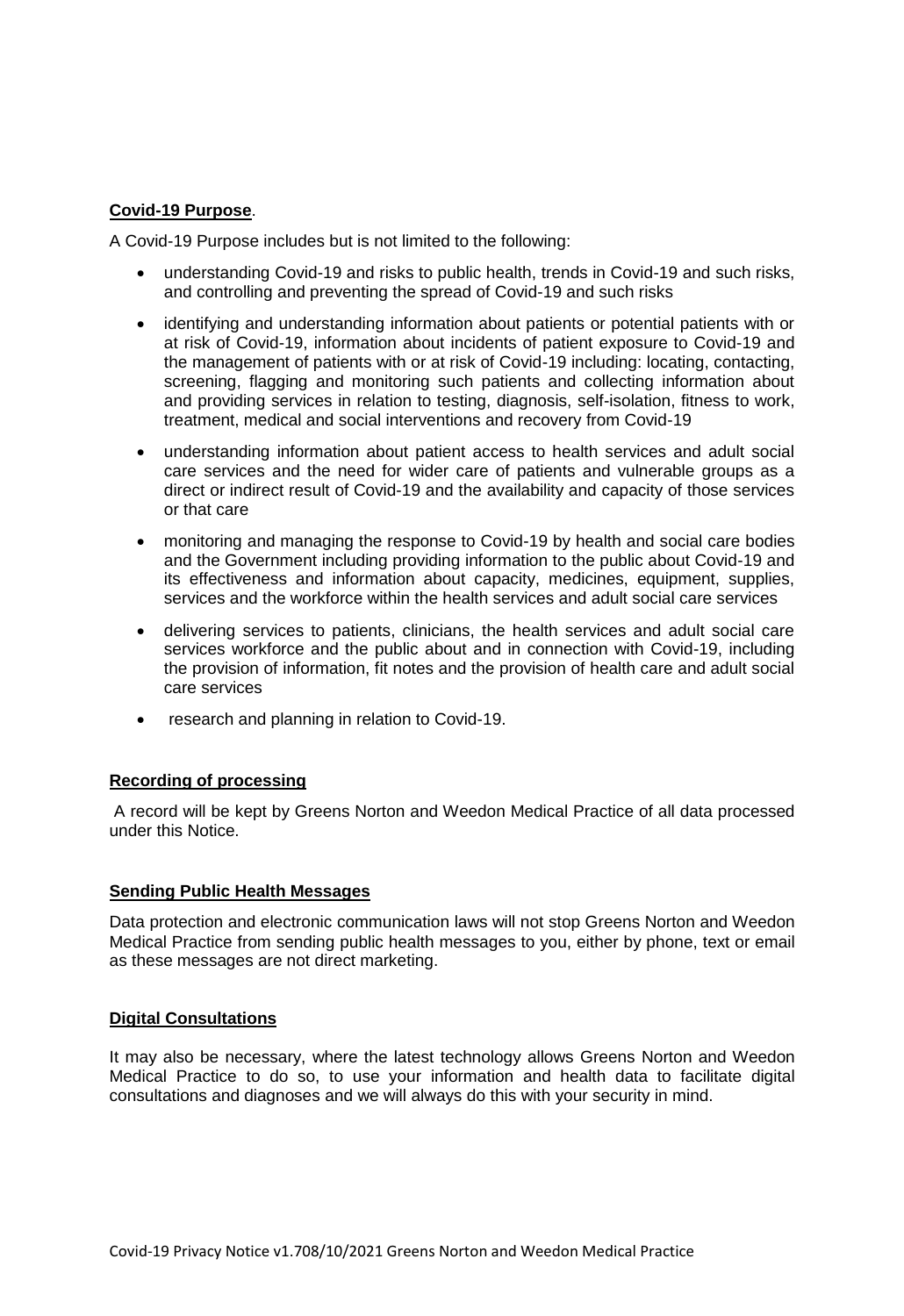# **Research and Pandemic Planning**

 The Secretary of State has directed NHS Digital to collect, process and analyse data in connection with COVID-19 to support the Secretary of State's response to COVID-19 and support various COVID-19 purposes set out in the COVID-19 Public Health Directions 2020, 17 March 2020 (as amended) (COVID-19 Direction) and below. This enables NHS Digital to collect data and analyse and link the data for COVID-19 purposes with other data held by NHS Digital.

NHS Digital.<br>The purpose of the data collection is also to respond to the intense demand for General Practice data to be shared in support of vital planning and research for COVID-19 purposes, including under the general legal notice issued by the Secretary of State under Regulation 3(4) of the Health Service (Control of Patient Information) Regulations 2002 (COPI).

 NHS Digital has therefore been requested by the joint co-chairs of the Joint GP IT Committee (JGPITC) (the BMA and RCGP) to provide a tactical solution during the period of the COVID-19 pandemic to meet this demand and to relieve the growing burden and responsibility on General Practices. On 15 April 2020 the BMA and RCGP therefore gave their support via JGPITC to NHS Digital's proposal to use the General Practice Extraction Service (GPES) to deliver a data collection from General Practices, at scale and pace, as a tactical solution to support the COVID-19 response in the pandemic emergency period.

 It is a requirement of the JGPITC that all requests by organisations to access and use this data will need to be made via the NHSX SPOC COVID-19 request process, that will triage and prioritise these requests and refer appropriate requests on to the NHS Digital Data Access Request Service (DARS). NHS Digital will consult with representatives of the BMA and the RCGP on all requests for access to the data. An outline of the process for this agreed with the BMA and the RCGP is published here. Requests by organisations to access record level data from this collection will also be subject to Independent Group Advising on the Release of Data (IGARD) consideration. Data applicants will need to demonstrate they have a lawful basis to access the data for COVID-19 purposes.

#### **Benefits of this sharing**

 Organisations, including the Government, health and social care organisations and researchers need access to this vital data for a range of COVID-19 purposes, to help plan, monitor and manage the national response to the COVID-19 pandemic, which will help save lives. COVID-19 purposes for which this data may be analysed and used may include:

- • understanding COVID-19 and risks to public health, trends in COVID-19 and such risks, and controlling and preventing the spread of COVID-19 and such risks
- • identifying and understanding information about patients or potential patients with, or at risk of COVID-19, information about incidents of patient exposure to COVID-19 and the management of patients with or at risk of COVID-19 including: locating, contacting, screening, flagging and monitoring such patients and collecting information about and providing services in relation to testing, diagnosis, self- isolation, fitness to work, treatment, medical and social interventions and recovery from COVID19
- • understanding information about patient access to health services and adult social care services as a direct or indirect result of COVID-19, and the availability and capacity of those services • monitoring and managing the response to COVID-19 by health and social care bodies and the Government including providing information to the public about COVID-19 and its effectiveness and information about capacity, medicines, equipment, supplies, services and the workforce within the health services and adult social care services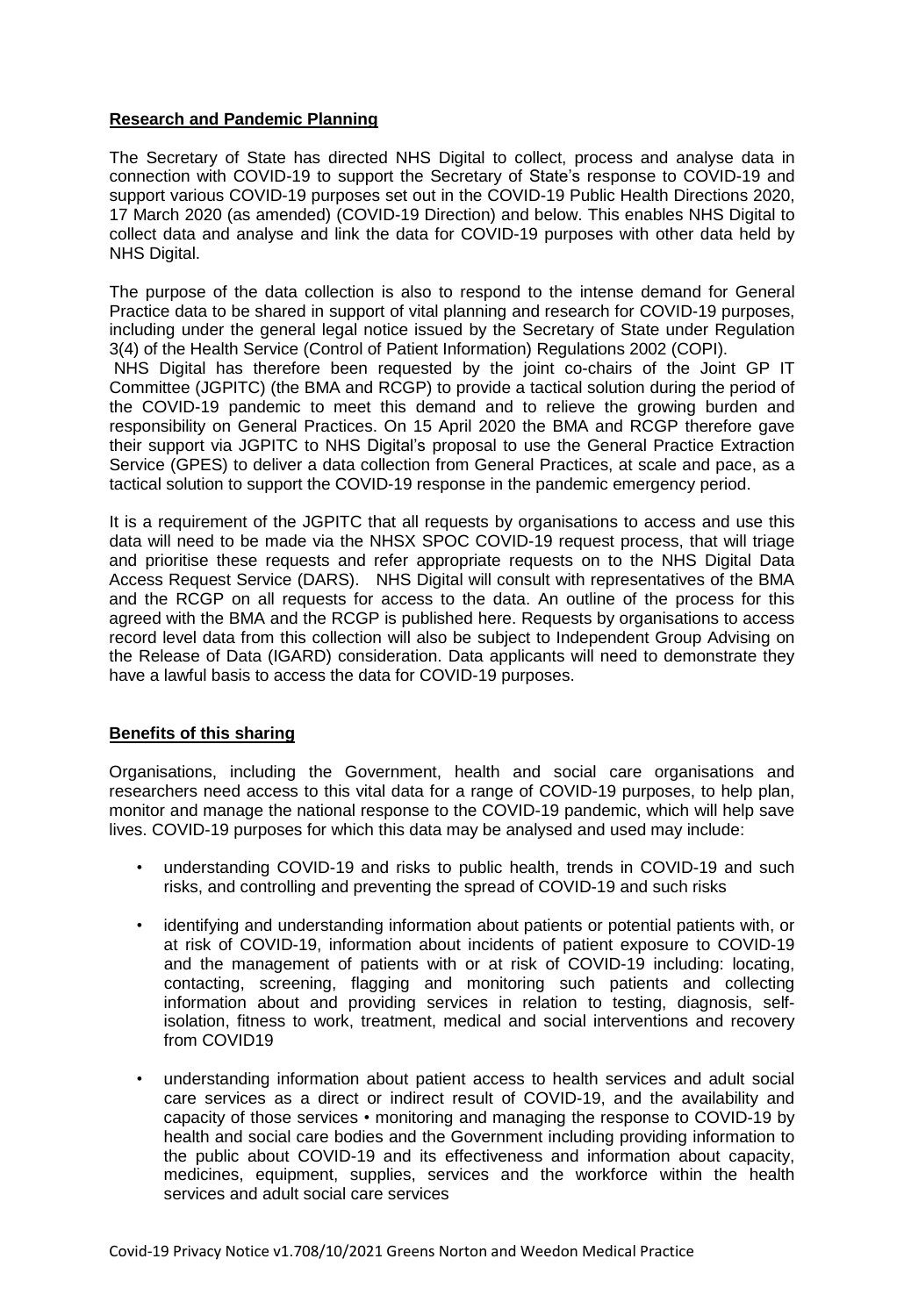- • delivering services to patients, clinicians, the health services and adult social care services workforce and the public about and in connection with COVID-19, including the provision of information, fit notes and the provision of health care and adult social care services; and
- research and planning in relation to COVID-19.

 Data may be analysed and linked to other data held by NHS Digital or held by other organisations to which access to the data is granted for COVID-19 purposes, through the process described above.

 Data will be collected nationally from all GP Practices by NHS Digital every fortnight. All requests to access this data will be triaged through the NHSX SPOC COVID-19 request process and assessed and fulfilled by NHS Digital through DARS. This will significantly reduce the burden on General Practice at a time when demand on resources is high, enabling General Practice to focus on delivering health care and support to patients. It will also reduce compliance burden and risk for General Practice associated with sharing data and complying with the terms of the general legal notice issued under COPI, which applies to General Practices.

## **Legal Basis for this collection**

 NHS Digital has been directed by the Secretary of State under section 254 of the 2012 Act under the COVID-19 Direction to establish and operate a system for the collection and analysis of the information specified for this service: GPES Data for Pandemic Planning and Research (COVID-19). A copy of the COVID-19 Direction is published here: 2020. <https://digital.nhs.uk//about-nhs-digital/corporate-information-and-documents/directions>anddata-provision-notices/secretary-of-state-directions/covid-19-public-health-directions-

2020.<br>Details of the information to be collected can be found on the NHS Digital website – Specification of this DPN. Type 1 objections will be upheld in collecting this data from General Practices and therefore the data for those patients who have registered a Type 1 objection with their GP will not be collected. The Type 1 objection prevents an individual's personal identifiable confidential information from being shared outside of their GP Practice except when it is being used for the purposes of their direct care. The National Data Opt-Out will not apply to the collection of the data, as this is a collection which is required by law.

 This information is required by NHS Digital under section 259(1)(a) of the 2012 Act to comply with the COVID-19 Direction. In line with section 259(5) of the 2012 Act, all organisations in England that are within the scope of this Notice, as identified below under Health and Social Care Bodies within the scope of the collection, must comply with the requirement and provide information to NHS Digital in the form, manner and for the period specified in this Notice. This Notice is issued in accordance with the procedure published as part of NHS Digital's duty under section 259(8) of the 2012 Act.

 In August 2020, the NHS announced that the seasonal national flu immunisation programme criteria for 2020 - 2021 will be expanded to include patients on the SPL. Therefore, to provide information that will support the identification of patients at moderate or high risk of complications from flu, a revision to the weekly extract of data has taken place. This, version three of the extract for the purpose of maintaining and updating the SPL, will continue until the expiry of the COVID-19 Direction. This is currently 31 March 2022 but will be reviewed in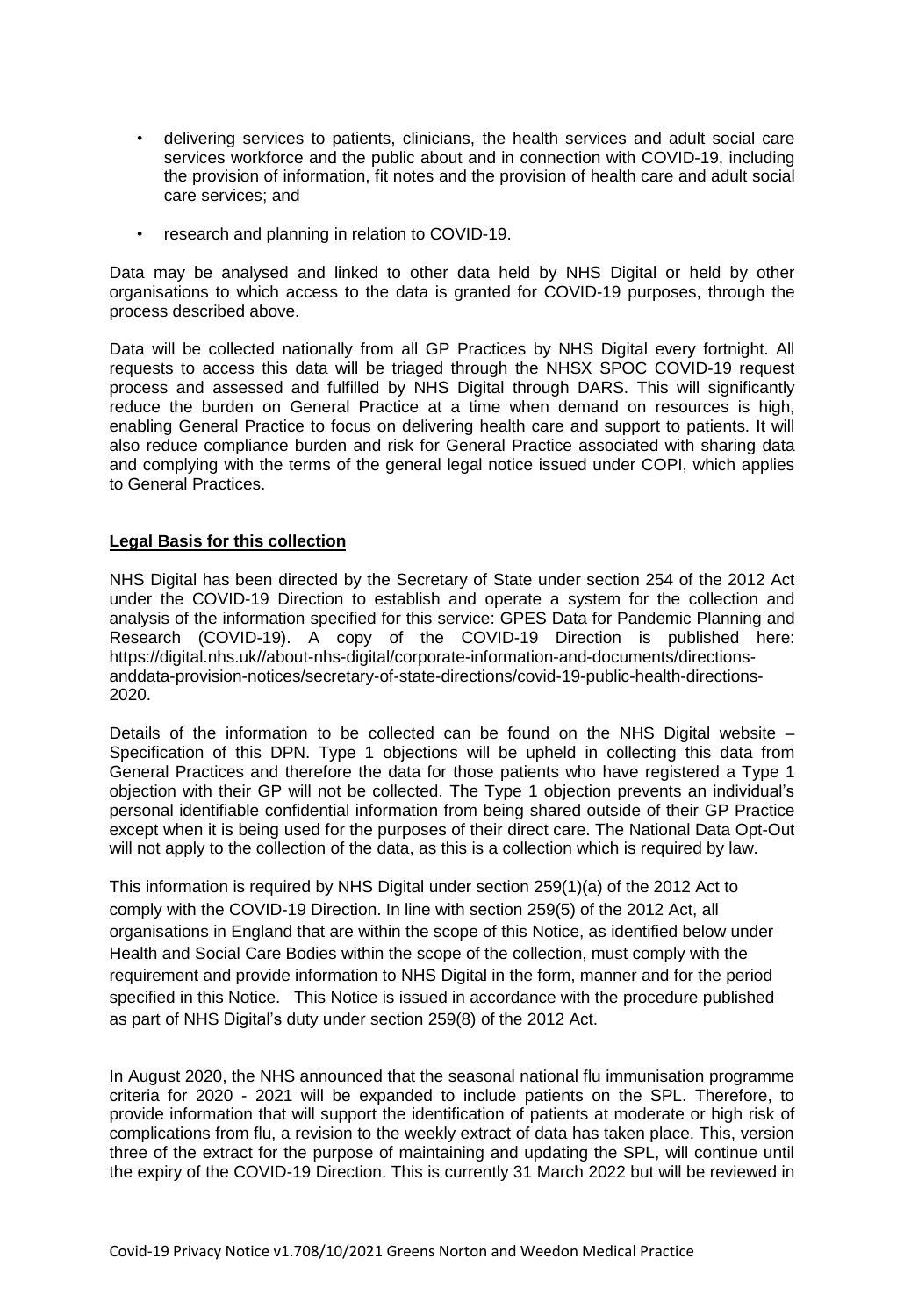March 2022 and every six months thereafter. The frequency of the data collection may change in response to demand.

| Data collection extracted on a weekly basis<br>week commencing 13 April 2020                                                                                                                                                                                                                                                                                                                                                                                                                                                                                                                                                                                                                                                                                                                                                                                                                                                                                                         | Revised weekly data collection. The first<br>collection is due week commencing 28<br>September 2021                                                                                                                                                                                                                                                                                                                                                                                                                                                                                                                                                                                                                                                                                                                                                                                                                                                                                                                                           |
|--------------------------------------------------------------------------------------------------------------------------------------------------------------------------------------------------------------------------------------------------------------------------------------------------------------------------------------------------------------------------------------------------------------------------------------------------------------------------------------------------------------------------------------------------------------------------------------------------------------------------------------------------------------------------------------------------------------------------------------------------------------------------------------------------------------------------------------------------------------------------------------------------------------------------------------------------------------------------------------|-----------------------------------------------------------------------------------------------------------------------------------------------------------------------------------------------------------------------------------------------------------------------------------------------------------------------------------------------------------------------------------------------------------------------------------------------------------------------------------------------------------------------------------------------------------------------------------------------------------------------------------------------------------------------------------------------------------------------------------------------------------------------------------------------------------------------------------------------------------------------------------------------------------------------------------------------------------------------------------------------------------------------------------------------|
| All patients with defined long-term medical<br>conditions which pose a COVID-19 risk,<br>identified as clinically extremely vulnerable<br>that<br>risk and/or<br>certain<br>drug<br>on<br>to<br>treatments as below:<br>Medical Conditions that provide information                                                                                                                                                                                                                                                                                                                                                                                                                                                                                                                                                                                                                                                                                                                  | All patients with defined long-term medical<br>conditions which pose a COVID-19 risk,<br>identified<br>clinically<br>as<br>extremely<br>vulnerable/potentially clinically vulnerable to<br>that risk and/or on certain drug treatments<br>as below:<br>Medical Conditions that provide information                                                                                                                                                                                                                                                                                                                                                                                                                                                                                                                                                                                                                                                                                                                                            |
| on clinically vulnerable patients<br>Severe asthma and dust related<br>lung disease with relevant treatment<br>in the last 12 months<br>(asthma<br>treatment & prednisolone OR high<br>dose cortiscosteroid safety card)<br>COPD emphysema, and associated<br>٠<br>with<br>diseases<br>relevant<br>lung<br>treatment in the last 12 months<br>(COPD drugs OR high dose high<br>dose cortiscosteroid safety card<br>Non-asthma<br>non-COPD<br>and<br>$\bullet$<br>respiratory disease<br>Cancer(haem and others)<br>Genetic, metabolic or autoimmune<br>disease<br>Immunosuppression drugs in the<br>$\bullet$<br>last 12 months<br>Flu-like symptoms or respiratory<br>tract infections from 1 November<br>2019<br>Transplants<br>with<br>severe<br>Immunosuppression drug treatment<br>in the last 12 months<br>Pregnant in last 9 months<br>Patients designated separately as at<br>٠<br>COVID-19<br>risk<br>from<br>using<br>high/medium/low risk SNOWED CT<br>Codes, for example | on clinically vulnerable patients<br>Severe asthma and dust related<br>lung disease with relevant treatment<br>in the last 12 months (asthma<br>treatment & prednisolone OR high<br>dose cortiscosteroid safety card)<br>COPD emphysema, and associated<br>with<br>diseases<br>relevant<br>lung<br>treatment in the last 12 months<br>(COPD drugs OR high dose high<br>dose cortiscosteroid safety card<br>Non-asthma<br>non-COPD<br>and<br>$\bullet$<br>respiratory disease<br>Cancer(haem and others)<br>٠<br>Genetic, metabolic or autoimmune<br>disease<br>Immunosuppression drugs in the<br>$\bullet$<br>last 12 months<br>Flu-like symptoms or respiratory<br>$\bullet$<br>tract infections from 1 November<br>2019<br>Transplants<br>with<br>severe<br>$\bullet$<br>Immunosuppression drug treatment<br>in the last 12 months<br>Pregnant in last 9 months<br>No change<br>Patients designated separately as at<br>$\bullet$<br>COVID-19<br>from<br>risk<br>using<br>high/medium/low risk SNOWED CT<br>Codes, for example<br>No change |
| Patients with a COVID-19 activity code                                                                                                                                                                                                                                                                                                                                                                                                                                                                                                                                                                                                                                                                                                                                                                                                                                                                                                                                               | Patients with a COVID-19 activity code                                                                                                                                                                                                                                                                                                                                                                                                                                                                                                                                                                                                                                                                                                                                                                                                                                                                                                                                                                                                        |
|                                                                                                                                                                                                                                                                                                                                                                                                                                                                                                                                                                                                                                                                                                                                                                                                                                                                                                                                                                                      | No change<br>Clinically vulnerable patients (eligible for<br>seasonal flu vaccination)<br><b>Chronic Respiratory disease</b><br>$\bullet$<br>Unresolved asthma with<br>recent<br>$\bullet$<br>asthma drug treatment (in the last<br>12 months) or has ever had an                                                                                                                                                                                                                                                                                                                                                                                                                                                                                                                                                                                                                                                                                                                                                                             |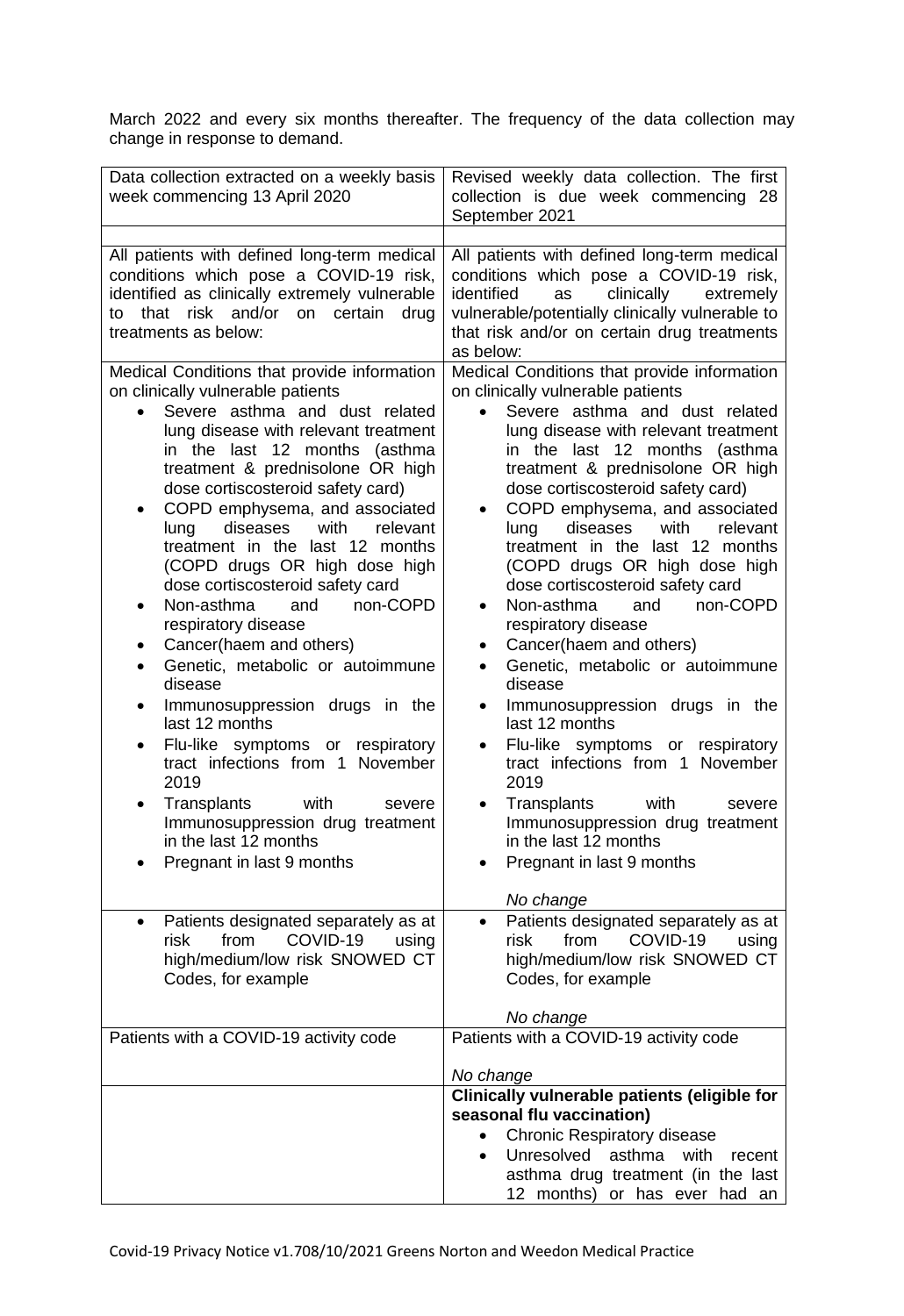| emergency hospital admission due<br>to asthma                                         |
|---------------------------------------------------------------------------------------|
| Chronic heart disease<br>$\bullet$                                                    |
| Unresolved chronic kidney disease<br>$\bullet$                                        |
| stage3,4 and 5                                                                        |
| Unresolved diabetes mellitus<br>$\bullet$                                             |
| Unresolved<br>immunosuppression<br>$\bullet$                                          |
| diagnosis                                                                             |
| Immunosuppression procedure in                                                        |
| the last 12 months                                                                    |
| Chronic Liver disease<br>$\bullet$                                                    |
| Chronic neurological disease<br>$\bullet$                                             |
| Pregnant in the last 9 months                                                         |
| (different<br>clinically<br>cluster<br>to                                             |
| extremely vulnerable group)                                                           |
| In patients aged 16 and over: BMI<br>٠<br>of 40+ in the last 12 months                |
| In patients aged 16 and over: Latest<br>$\bullet$                                     |
| BMI in the last 3 years was 40+                                                       |
| Learning<br>disability<br>(including<br>$\bullet$<br>Down's)                          |
| Has a "requires flu vaccination" code<br>$\bullet$                                    |
| Identified as a healthcare worker in                                                  |
| the last 12 months                                                                    |
| Household<br>contact<br>of<br>an                                                      |
| immunocompromised individual                                                          |
| Other Potentially clinically Vulnerable<br>patients                                   |
| Unresolved hypertension<br>$\bullet$                                                  |
| Pulmonary hypertension<br>$\bullet$                                                   |
| Dementia<br>$\bullet$                                                                 |
| Systemic lupus                                                                        |
| Discoid and non-systemic lupus<br>$\bullet$                                           |
| Psoriasis                                                                             |
| Rheumatoid arthritis and associated                                                   |
| disorders                                                                             |
| Additional Data items for Patients from the                                           |
| above groups<br>Latest ethnic category code (all<br>$\bullet$                         |
| groups)                                                                               |
| Earliest code indicating that the                                                     |
| patient has died (all groups)                                                         |
| Latest smoking status (all groups)                                                    |
| Blood pressure from the last 2 years                                                  |
| (all groups)                                                                          |
| In patients aged 16 and over: all                                                     |
| BMI and weight in last 5 years plus                                                   |
| height (all groups)                                                                   |
|                                                                                       |
| IFCC-HbA1c in the last 2 years (for                                                   |
| diabetic patients in the flu group                                                    |
| only)                                                                                 |
| <b>COPD</b><br>Latest<br>resolved<br>and<br>(for<br><b>COPD</b><br>admission<br>codes |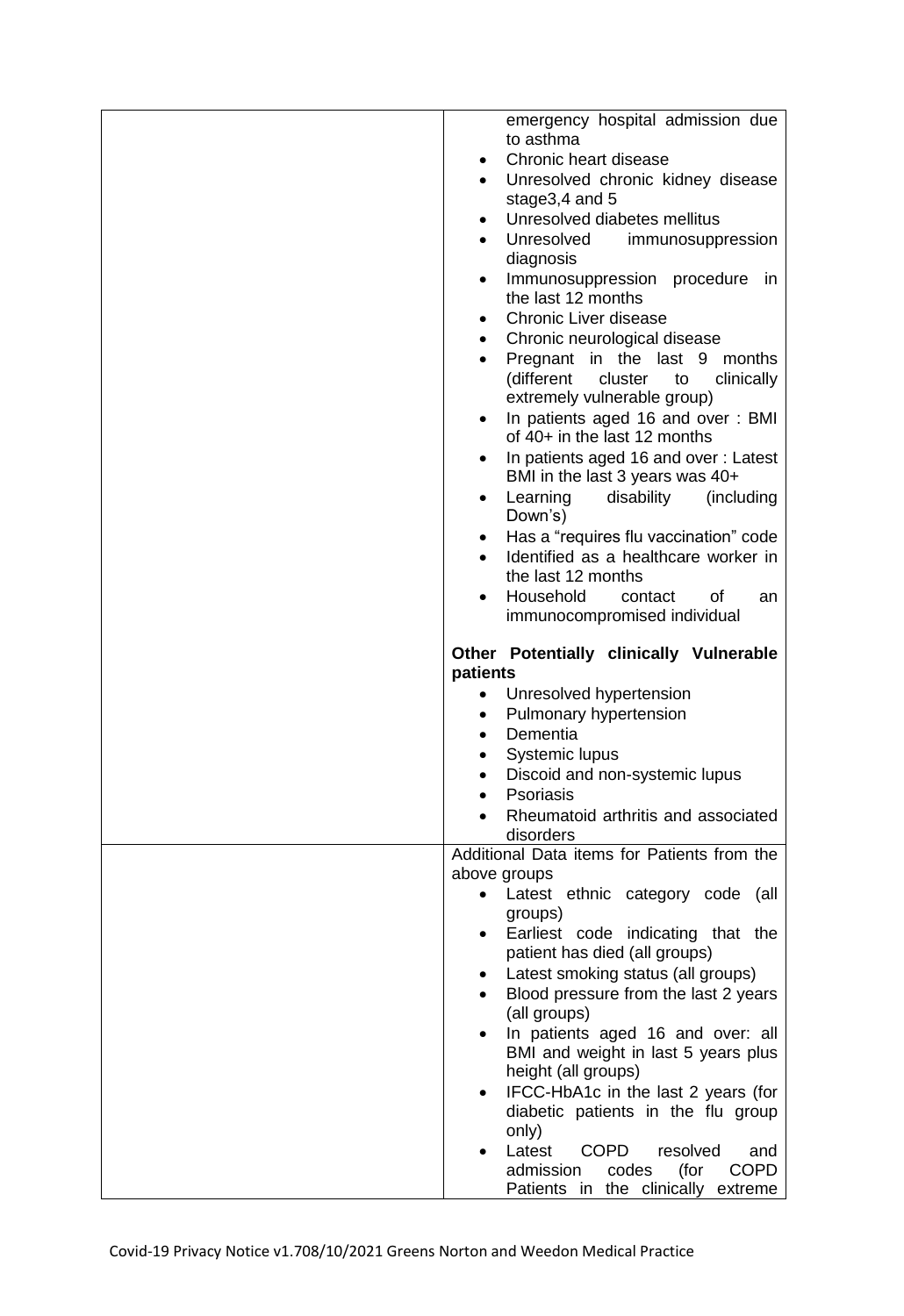| vulnerable group only)<br>• ACE inhibitors, ARBs and non-<br>steroidal anti-inflammatory drugs in<br>the last 12 months (all groups) |
|--------------------------------------------------------------------------------------------------------------------------------------|
| asthma<br>Latest<br>emergency<br>$\bullet$<br>admission codes<br>(for asthma<br>patients in flu group only)                          |
| • Asthma-related drug treatments in<br>the last 12 months (for asthma<br>patients in the flu group only)                             |

 The Secretary of State has directed NHS Digital to collect, process and analyse data in connection with COVID-19 to support the Secretary of State's response to COVID-19 and support various COVID-19 purposes set out in the COVID-19 Public Health Directions 2020, 17 March 2020 (COVID-19 Direction) (as amended) (COVID-19) Direction) and below. This enables NHS Digital to collect data and analyse and link the data for COVID-19 purposes with other data held by NHS Digital. The rationale for changing the data extraction is that the initial data collection was based on an existing specification for flu vaccination eligibility. This data extraction was then refined in order to more accurately reflect the patients who are clinically extremely vulnerable to COVID-19 and also to minimise the data we are collecting. A further refinement of the data extraction has taken place leading to the inclusion of new data being extracted. This will provide information to inform vaccination programmes. This General Practice Extraction

 Service (GPES) data will be extracted weekly and be used to assist in producing a weekly update of the SPL. The objective of this collection is on an ongoing basis to identify patients registered at General Practices who may be: • clinically extremely vulnerable if they contract COVID-19 • at moderate or high risk of complications from flu or COVID-19. The data collected will be analysed and linked with other data NHS Digital or other organisations hold to identify: • a list of clinically extremely vulnerable patients who will be advised to take shielding measures to protect themselves. Advice given to these patients has been published by Public Health England and is available here: <https://www.gov.uk/government/publications/guidance-on-shielding-and-protectingextremely>vulnerable-persons-from-covid-19/guidance-on-shielding-and-protectingextremely-

 vulnerable-persons-from-covid-19#what-do-we-mean-by-extremelyvulnerable • a list of patients at moderate or high risk of complications from flu to inform the flu call/recall vaccination programme.

vaccination programme.<br>Further information on the flu programme can be found here: <u>Coronavirus (england.nhs.uk)</u>

 The extract may also be used for future direct care purposes relating to the COVID-19 outbreak. The methodology NHS Digital has used to produce the SPL is explained in detail and is published on the NHS Digital SPL website page here:

<https://digital.nhs.uk/coronavirus/shielded-patient-list> Patients

 added to the SPL will be contacted by post, email (and/or SMS message where this is necessary) by the NHS on behalf of the Chief Medical Officer, Chris Whitty, to:

 • advise of the measures they can take to reduce their risk of contracting the virus and sign- post them to the Extremely Vulnerable Persons service operated by gov.uk at <https://www.gov.uk/coronavirus-extremely-vulnerable>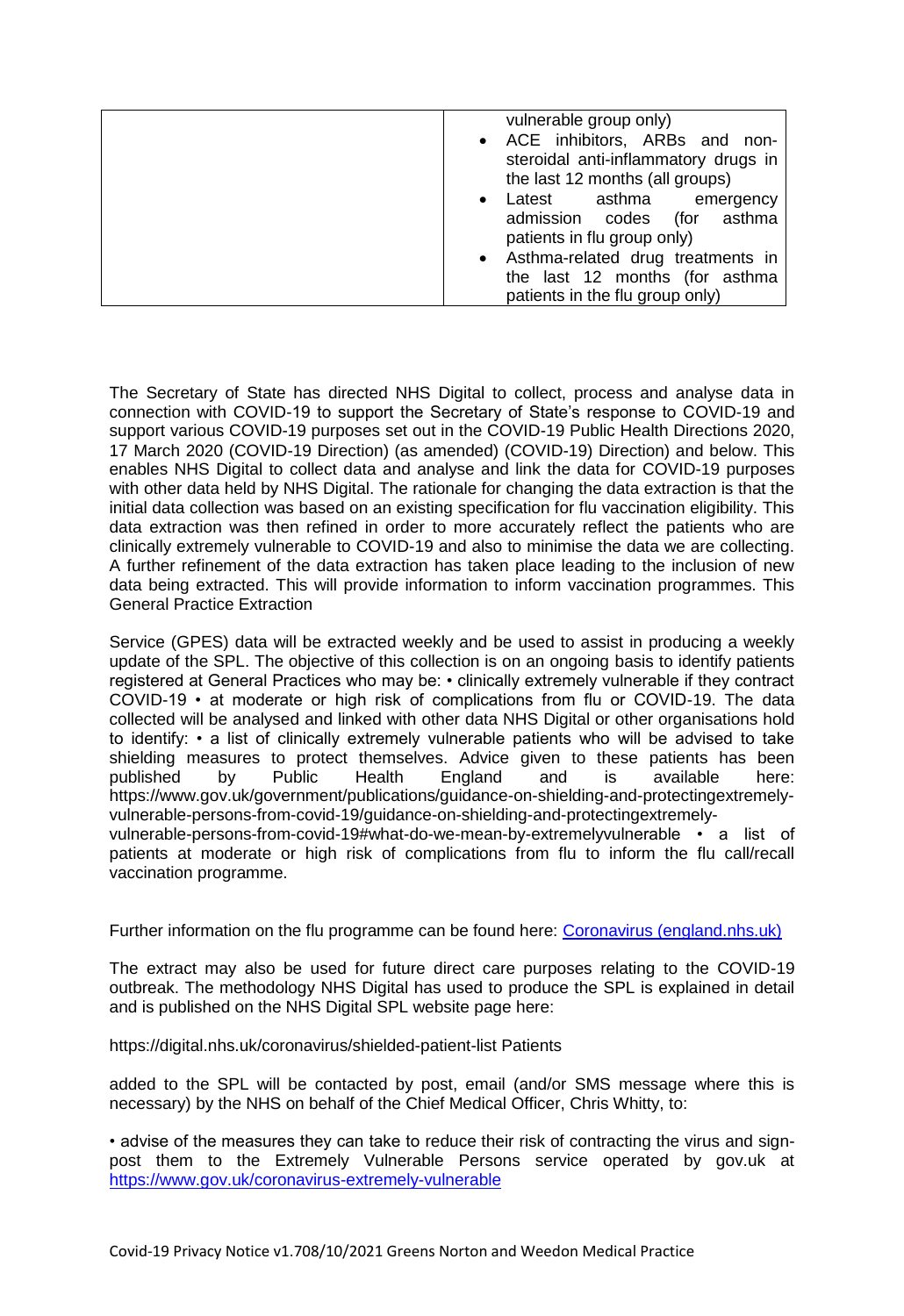• offer a flu vaccination or to contact non-responders who remain unvaccinated (as per NHS England specifications for the service). The SPL will also be used to inform GPs of their individual patients on the SPL, by flagging those patient records on GP patient record systems. The SPL will be shared with a variety of other organisations involved in the care and support of those patients and for planning, commissioning and research purposes associated with COVID-19. Full details of those with whom information has been shared can be found on the NHS Digital SPL website here:

[https://digital.nhs.uk/coronavirus/shielded-patient-list/distribution.](https://digital.nhs.uk/coronavirus/shielded-patient-list/distribution)

 Requests by organisations to access record level data from this collection will be subject to Independent Group Advising on the Release of Data (IGARD) consideration. Data applicants will need to demonstrate they have a lawful basis to access the data for COVID-19 purposes.

## **Benefits of the collection**

 Organisations, including Government, health and social care organisations need to access this vital data for a range of COVID-19 purposes, to help plan, monitor and manage the national response to the COVID-19 pandemic, which will help save lives. COVID-19 purposes for which this data may be analysed and used may include: • understanding COVID-19 and risks to public health, trends in COVID-19 and such risks, and controlling and preventing the spread of COVID-19 and such risks • identifying and understanding information about patients or potential patients with, or at risk of COVID-19, information about incidents of patient exposure to COVID-19 and the management of patients with or at risk of COVID-19 including: locating, contacting, screening, flagging and monitoring such patients and collecting information about and providing services in relation to testing, diagnosis, self-isolation, fitness to work, treatment, medical and social interventions and recovery from COVID19. Data will be analysed and linked to other data held by NHS Digital or held by other organisations to which access to the data is granted for COVID-19 purposes, through the process described above. Data will be collected nationally from all General Practices by NHS Digital every week. All requests to access this data will be through Data Access Request Service (DARS). This will significantly reduce the burden on General Practice at a time when demand on resources is high, enabling General Practice to focus on delivering health care and support to patients. It will also reduce compliance burden and risk for General Practice associated with sharing data and complying with the terms of the general legal notice issued under the National Health Service (Control of Patient Information Regulations) 2002 (COPI), which applies to General Practices Patients facing the greatest risk if they contract COVID-19 and/or are in the moderate to high risk of complications from flu:

• will be identified and known to health organisations

- will have a greater awareness of the recommended preventative shielding measures
- will be able to follow clear advice

 • will be able to ask for help and support, including social care support and essential food supplies, through the Extremely Vulnerable Persons service operated by gov.uk.

 It will enable the SPL to be updated weekly to identify new patients and changes to patients on the List and will enable support provisions to be more dynamic and responsive to both social and clinical need.

 It will also enable vital planning, commissioning, and research to be carried out for COVID- 19 purposes. If patients facing the greatest risk follow advice, it is hoped that this will contribute to the delay and mitigation of the spread of COVID-19 and save lives.

#### **Visitors to The Practice**